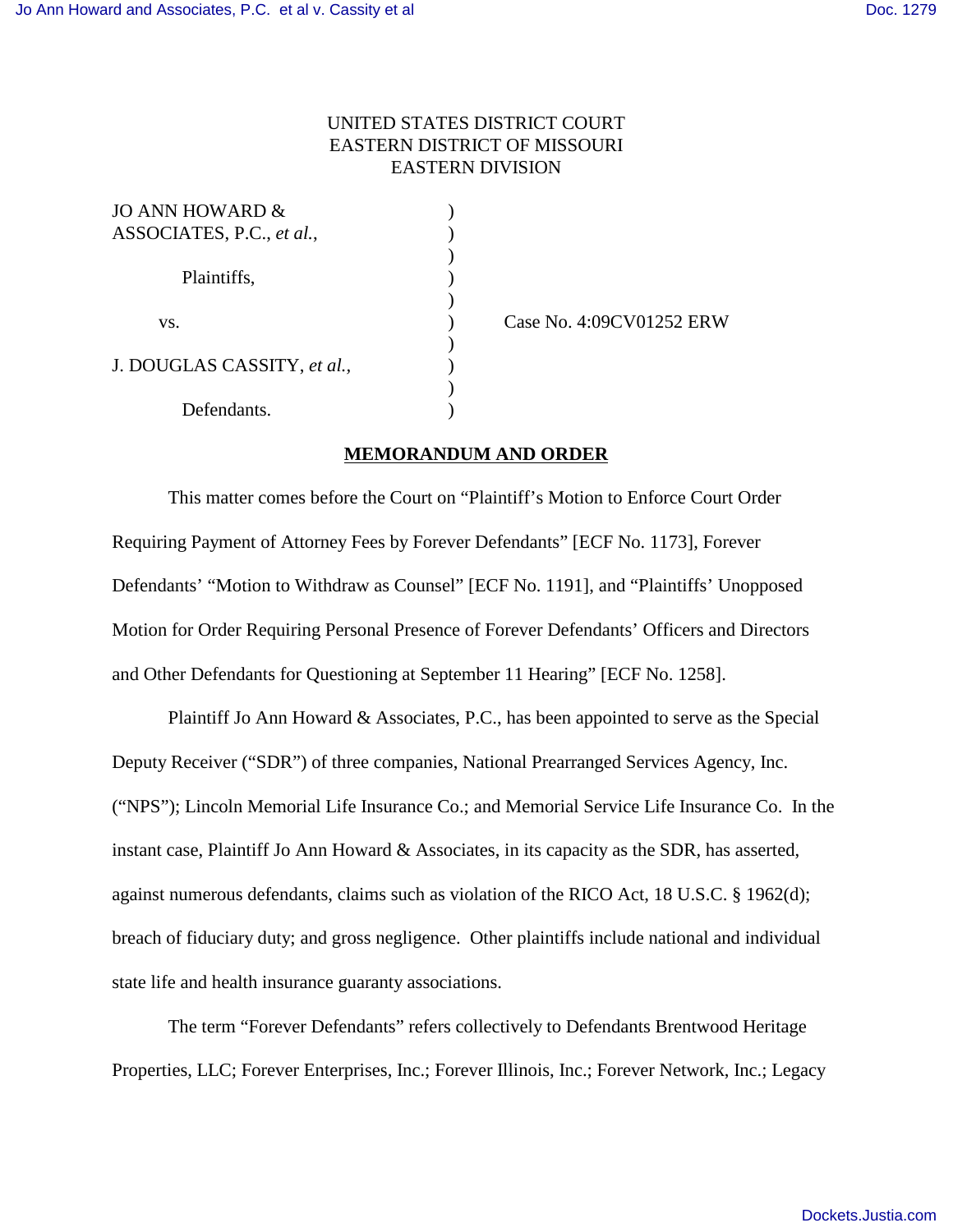International Imports, Inc.; Lincoln Memorial Services, Inc.; National Heritage Enterprises, Inc.; NPS; and Texas Forever, Inc. These entities are part of a larger consortium of related entities that are all ultimately owned by a family trust of the St. Louis-based Cassity family, whose members include Doug Cassity. Defendant Howard Wittner served as a trustee of a trust in this matter, was an officer and director of several of the Forever Defendants, and provided services as general counsel and outside counsel to the Forever entities. Defendant Wittner law firm also served as outside counsel to the entities.

On June 10, 2013, this matter came before the Court for a hearing on "Plaintiff's Motion to Enforce Court Order Requiring Payment of Attorney Fees by Forever Defendants" [ECF No. 1173] and Forever Defendants' "Motion to Withdraw as Counsel" [ECF No. 1191]. During the hearing, Plaintiffs requested, without objection by Defendants, to present argument on another motion then pending before the Court, "Plaintiff SDR's Motion to Compel the Forever Entities' Responses to the SDR's First Set of Requests for Production" [ECF No. 1207]. In that Motion, Plaintiff SDR moved , under Federal Civil Procedure Rule 37(a), to compel Forever Defendants to respond to Plaintiffs' request for documents, which sought, among other things, financial statements, and documents relating to promissory notes, asset acquisitions, wire transfers, entity ownership transfers, loans, and forbearance agreements.

After hearing argument, the Court directed Plaintiffs to submit, within seven (7) days of the hearing, a proposed order with a detailed list of the financial documents they desired Forever Defendants to produce in support of the defendants' claimed inability to pay the attorney fees as ordered. After examining the record, hearing argument, and reviewing Plaintiffs' proposed Order, the Court granted, in part, Plaintiffs' Motion to Compel the Forever Entities Responses to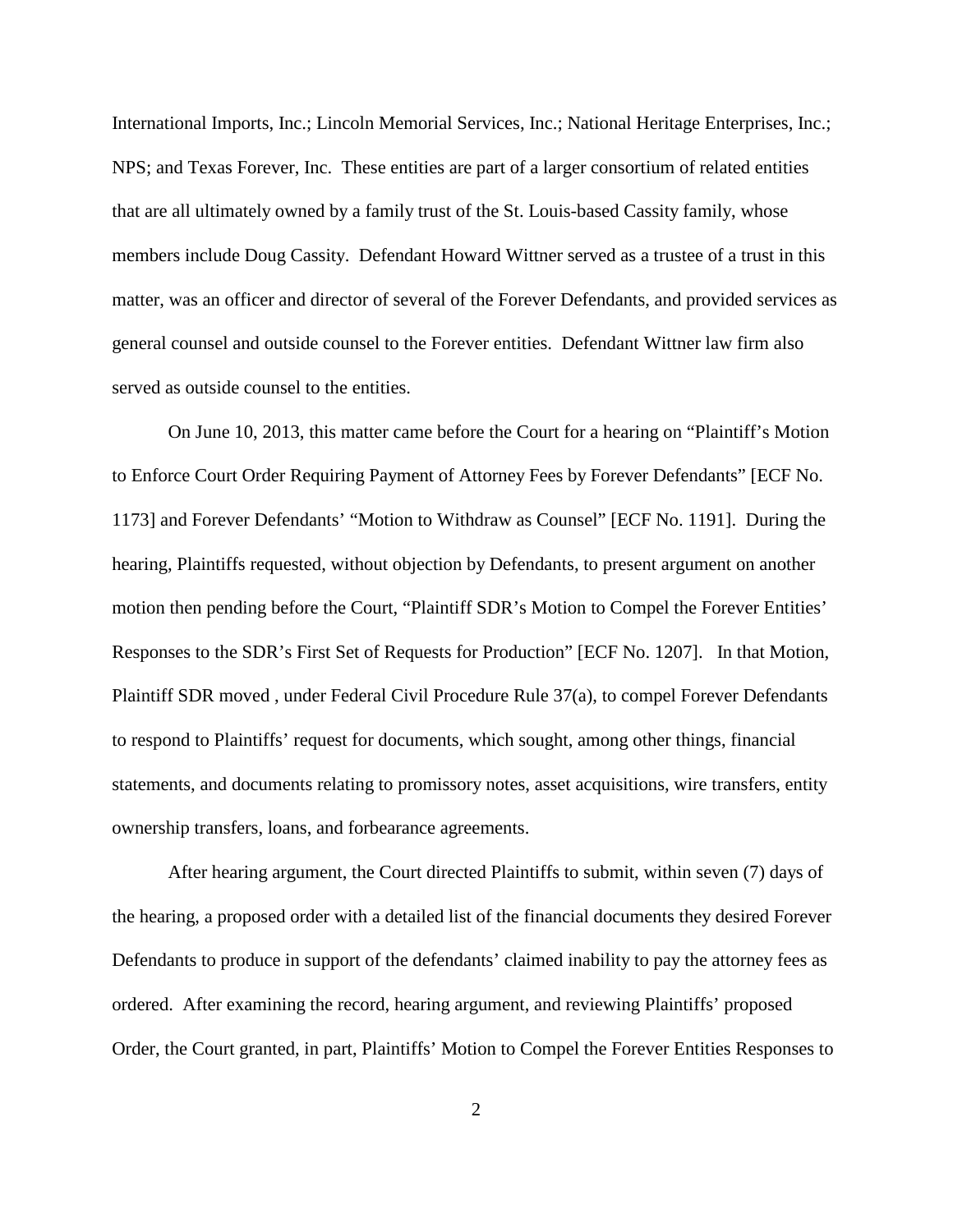the SDR's First Set of Requests for Production, on June 24, 2013, and ordered Forever Defendants to produce, within twenty (20) days of the Order, seven categories of documents, including certain financial records, and a listing of all properties and assets currently owned by each Forever Defendant [ECF No. 1216].

In the June 24 Order, the Court noted the obligation of corporate officers to produce documents within their custody, when called for by proper process. *See Braswell v. United States*, 487 U.S. 99, 106-10 (1988). The Court also noted the officers and directors of the Forever Defendants, as named party defendants in this matter, were subject to the Court's jurisdiction, giving it the power to compel the current and former corporate officers and directors to produce the responsive financial documents within their possession, and the power to hold in contempt those who fail to perform as ordered. *See Wilson v. United States*, 221 U.S. 361, 376, 385-86 (1911).

The Court recognized that allowing Forever Defendants' counsel to withdraw prior to the production of the documents would result in those entities being without counsel, unable to proceed pro se; and, likely, failure by the entities to respond to Plaintiffs' discovery requests and to comply with the Court's orders. Consequently, the Court held in abeyance its ruling on the Motion to Withdraw as Counsel, and Plaintiffs' Motion to Enforce Court Order Requiring Payment of Attorney Fees by Forever Defendants, stating that it would consider these two motions after Forever Defendants produced the documents as directed.

On August 23, 2013, the Court entered an Order directing counsel for Plaintiffs and counsel for Forever Defendants to appear before it to address the status of pending Motion to Enforce Payment of fees [ECF No. 1173], Motion to Withdraw as Counsel of Record for Forever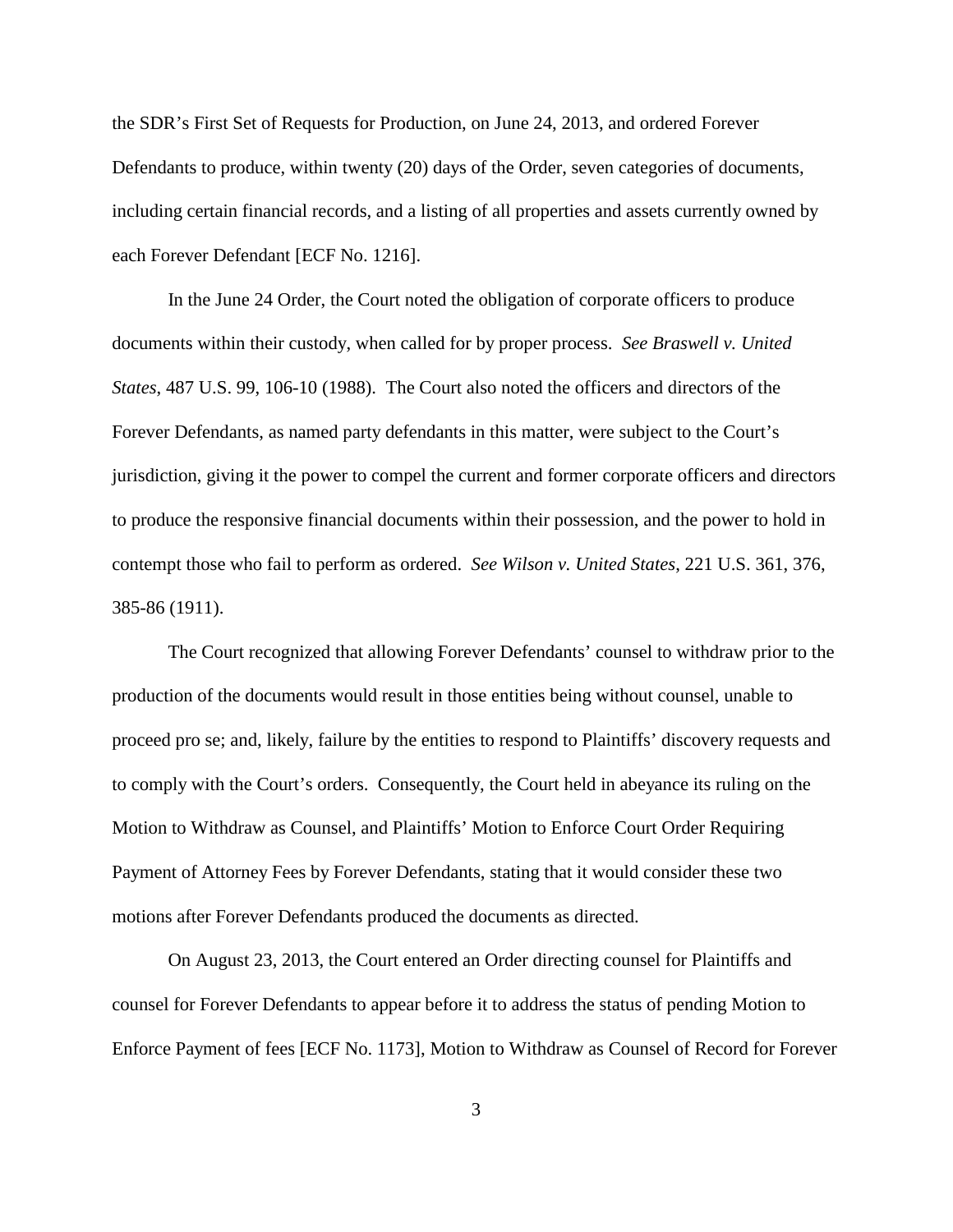Defendants [ECF No. 1191], and Forever Defendants' production of financial papers and documents in accordance with the Court's June 24 Order [ECF No. 1216]. The Court set the matter to be heard on September 11, 2013 [ECF No. 1252].

On September 4, Plaintiffs filed their unopposed motion for an order requiring the personal presence of Forever Defendants' officers and directors, and other Forever Defendants, in Court, in order to obtain information concerning requested and produced documents, and to effectuate this Court's authority [ECF No. 1258]. On September 5, 2013, the Court entered an Order stating Plaintiff's motion to compel attendance would be addressed at the September 11 hearing [ECF No. 1259]. The Court will deny the motion to compel attendance, as moot, due to the parties' report regarding discovery production, which indicated the location of a substantial amount of files, servers, and electronic equipment had been discovered and would be turned over to Plaintiffs. The Court's ruling is also based on certain representations made by counsel for the Forever Entities, and Defendant Doug Cassity during the hearing.

Counsel for Plaintiffs, counsel for Forever Defendants, and counsel for Wittner Defendants appeared before the Court on September 11, 2013 [ECF No. 1261]. The Court inquired regarding the status of discovery production. Firmin Puricelli, counsel for Forever Defendants, apprised the Court that, with the cooperation of Defendant Doug Cassity, he had discovered the location of numerous corporate records and files for the Forever entities, as well as several of the companies' computer servers, hard drives, and other electronic storage devices and equipment. Mr. Puricelli further stated that the records, files and computer equipment were stored at cemeteries, formerly owned by Forever entities, but now in the possession of judgment creditors. Mr. Puricelli informed the Court that he had arranged meetings between Plaintiffs'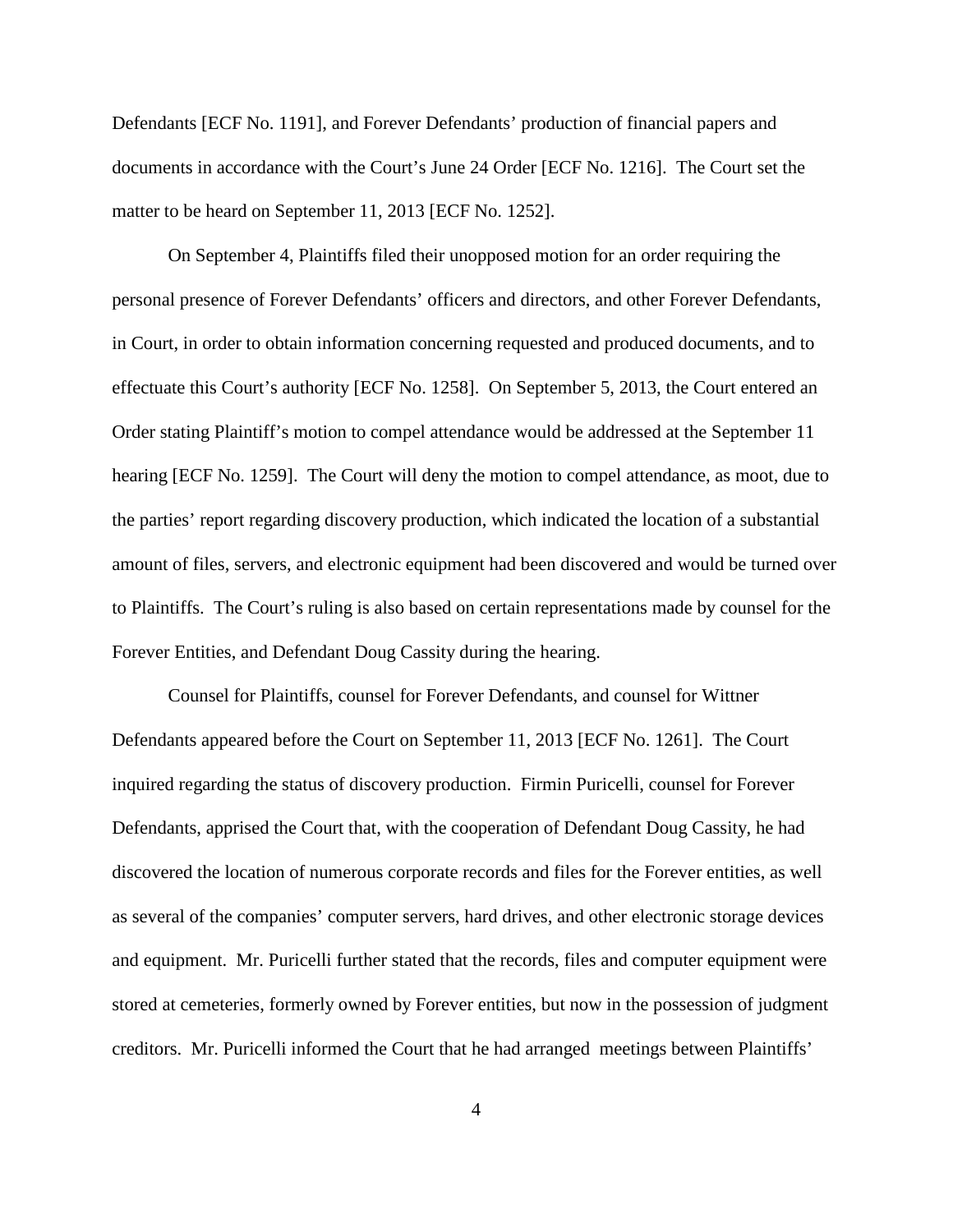counsel and the judgment creditors in possession of the property, and that the judgment creditors had allowed Plaintiffs to inspect and photograph the stored property of the corporate defendants. Mr. Puricelli also told the Court that one of the judgment creditors used some of these records in its provision of funeral services, and urged that they not be removed from the cemetery property where they were stored. However, Mr. Puricelli indicated that the judgment creditor would not deny access to the stored property.

After describing his efforts to uncover and produce requested discovery information, Mr. Puricelli reiterated his desire to withdraw, assuring the Court that he had attempted to comply with the Court's Order to the best of his ability. However, as the hearing progressed, and arguments and exhibits offered by Plaintiffs' counsel revealed that significant work remained to facilitate discovery compliance, Mr. Puricelli informed the Court that he would stay in the case to assist the process. The Court wishes to express its appreciation for Mr. Puricelli's willingness to remain in the case. In view of the repeated failures of Forever Defendants to comply with the rules of discovery, and in order to assure greater cooperation by Forever Defendants with Plaintiffs' information requests, the Court will deny the Motion to Withdraw [ECF No. 1191].

During the hearing, Plaintiffs requested the Court to enter an Order waiving privilege asserted by various defendants as to certain documents. Plaintiffs contended waiver is appropriate due to the discovery costs they have incurred and expended in their effort to obtain information that was hindered by the defendants' deceitful behavior, over the course of two years. Plaintiffs detailed a pattern and practice of deception and disruption exhibited by the numerous defendants throughout the discovery process. Plaintiffs reported Forever Defendants' initial disclosures, dated August 25, 2011, state "Defendants have no documents in their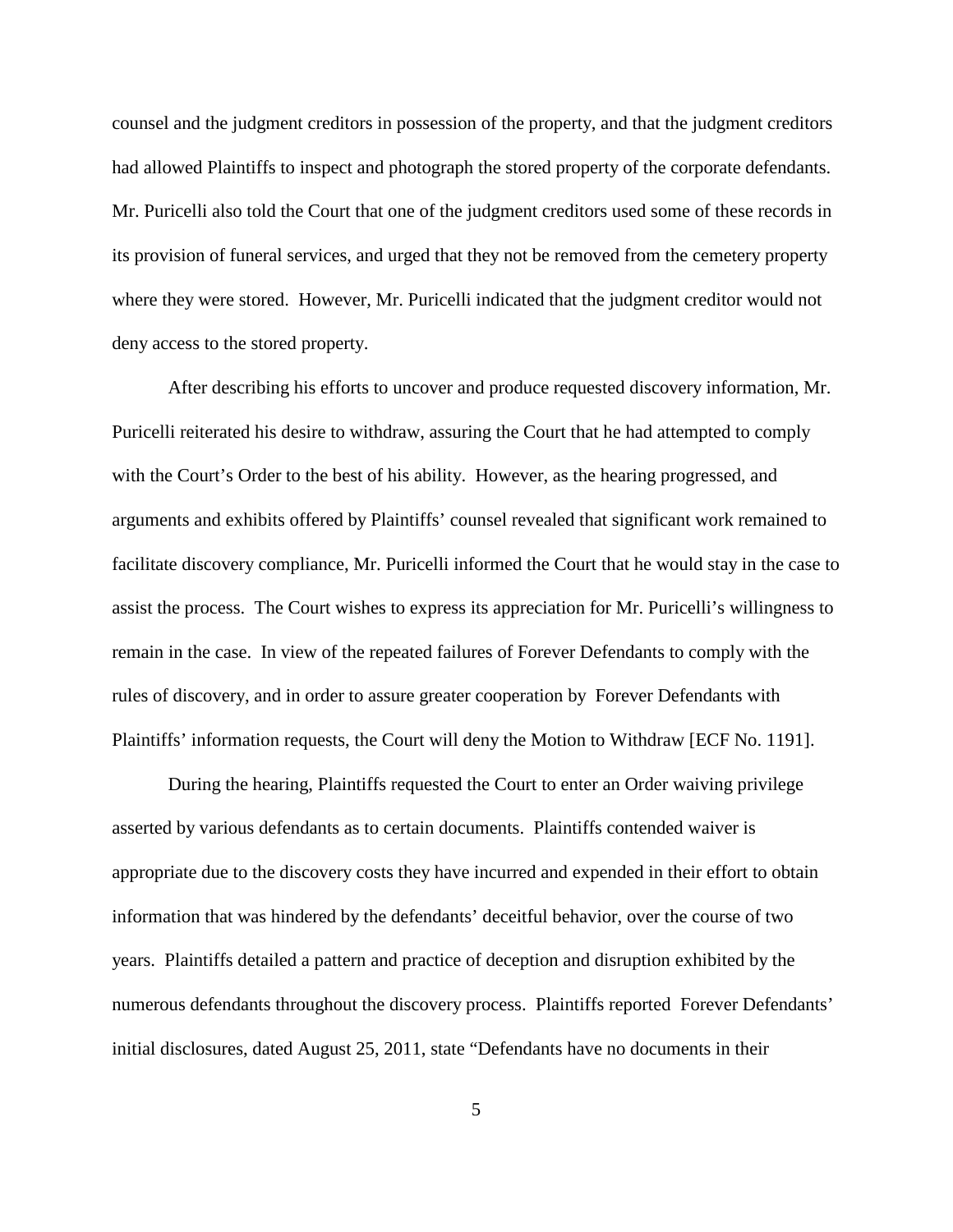possession relevant to disputed facts." Plaintiffs further asserted that, on May 10, 2013, Forever Defendants counsel left a voice mail message for Plaintiffs' counsel, stating his clients had informed him they have no documents, and "Texas took everything."

On May 12, Forever Defendants failed to respond to discovery, and Plaintiffs filed a motion to compel. On May 29, 2013, Forever Defendants' counsel confirmed by telephone to Plaintiffs that his clients insisted there were no documents to produce. During a June 10 hearing, Forever Defendants again stated they had no documents to produce, claimed the companies were insolvent, and insisted there were no assets. Forever Defendants failed to respond to new discovery on July 28. However, as discussed above, on July 30, 2013, Forever Defendants advised the Court that they were able to locate several boxes of information, which have been stored at cemeteries formerly owned by certain Forever entities. Forever Defendants have not filed a privilege log to raise attorney-client or work product privilege objections to the newly disclosed information, and have not identified any files, documents, or other information they are seeking to withhold.

Plaintiffs also reported Howard Wittner, who served as an officer and director of two of the Forever entities, states that he did not possess, and never possessed any documents referenced in the first four categories of this Court's June 24 Order, and, as to the last three categories of documents, he identifies any responsive documents in a privilege log. These last three categories of documents, labeled 5, 6, and 7 in the Court's June 24 Order, were described as follows:

5. Titles, property and other assessments, appraisals, purchase and sale agreements, release agreements (including but not limited to the release agreement between Forever Network, Inc. and Brian May), management agreements, and other Documents related to any properties of any kind that are or have been owned or leased by any Forever Defendant and any subsidiary of any of the Forever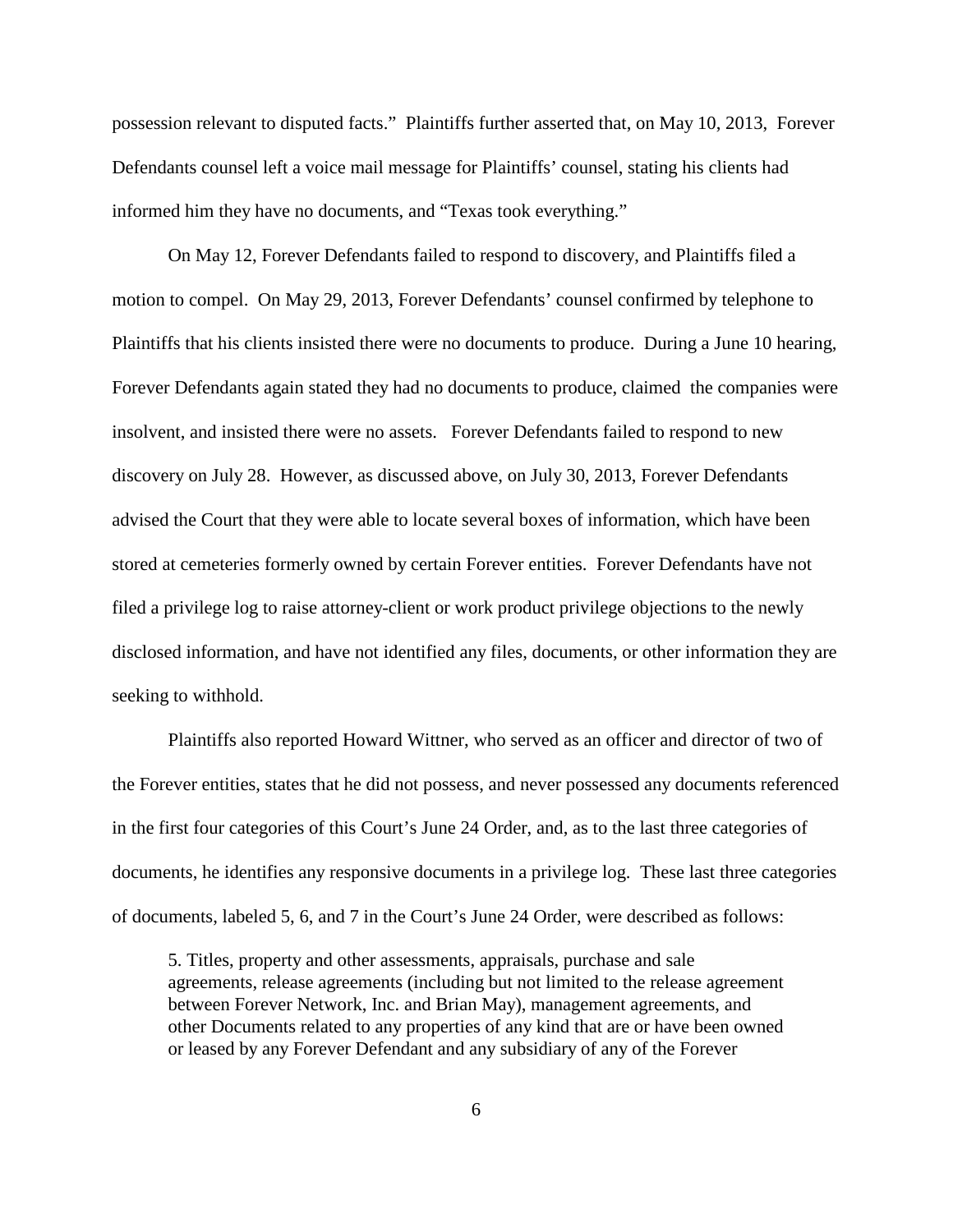Defendants from January 2007 to the present;

6. Loan agreements, subordination agreements, forbearance agreements, promissory notes, and other Documents executed between January 2007 to the present, relating to any loans issued to or from any of the Forever Defendants and/or any subsidiary of any of the Forever Defendants; and

7. Purchase or sale agreements and any other Documents related to the purchase, sale, or transfer of inventory or other assets to or from any Forever Defendant and any Forever Defendants' subsidiary, including but not limited to transfers of assets to a third party or to a related party, from January 2007 to the present.

## [ECF No. 1216].

Forever Defendants, as proof of counsel's recent attempt to comply with Plaintiffs' production requests and the June 24 Order, submit a letter written to Mr. Puricelli by counsel for the Wittner Defendants, which conveys the position Plaintiffs report, in response to Forever Defendants' inquiry regarding documents in the Wittner Defendants' possession [ECF No. 1232- 10]. In this letter, Wittner Defendants state, "It may be that the Wittner firm provided legal services and generated documents that arguably fall within the categories of documents labeled 5, 6, and 7 in Judge Webber's Order. If the Wittner firm indeed possesses any such documents, the Firm identified any such documents in its privilege log previously provided to Plaintiffs."

During the September 11, 2013 hearing, Plaintiffs reported that Wittner Defendants' law firm, having asserted privilege as to approximately 500 withheld documents, has produced no documents responsive to their requests for production. Paul Simon, counsel for Wittner Defendants, addressed the Court to clarify that his clients possessed 76 bankers boxes containing files relating to this matter, and that Wittner Defendants had produced to Plaintiffs a 47-page privilege log, listing documents in those files.

The nature of the three described categories of documents, and Wittner Defendants'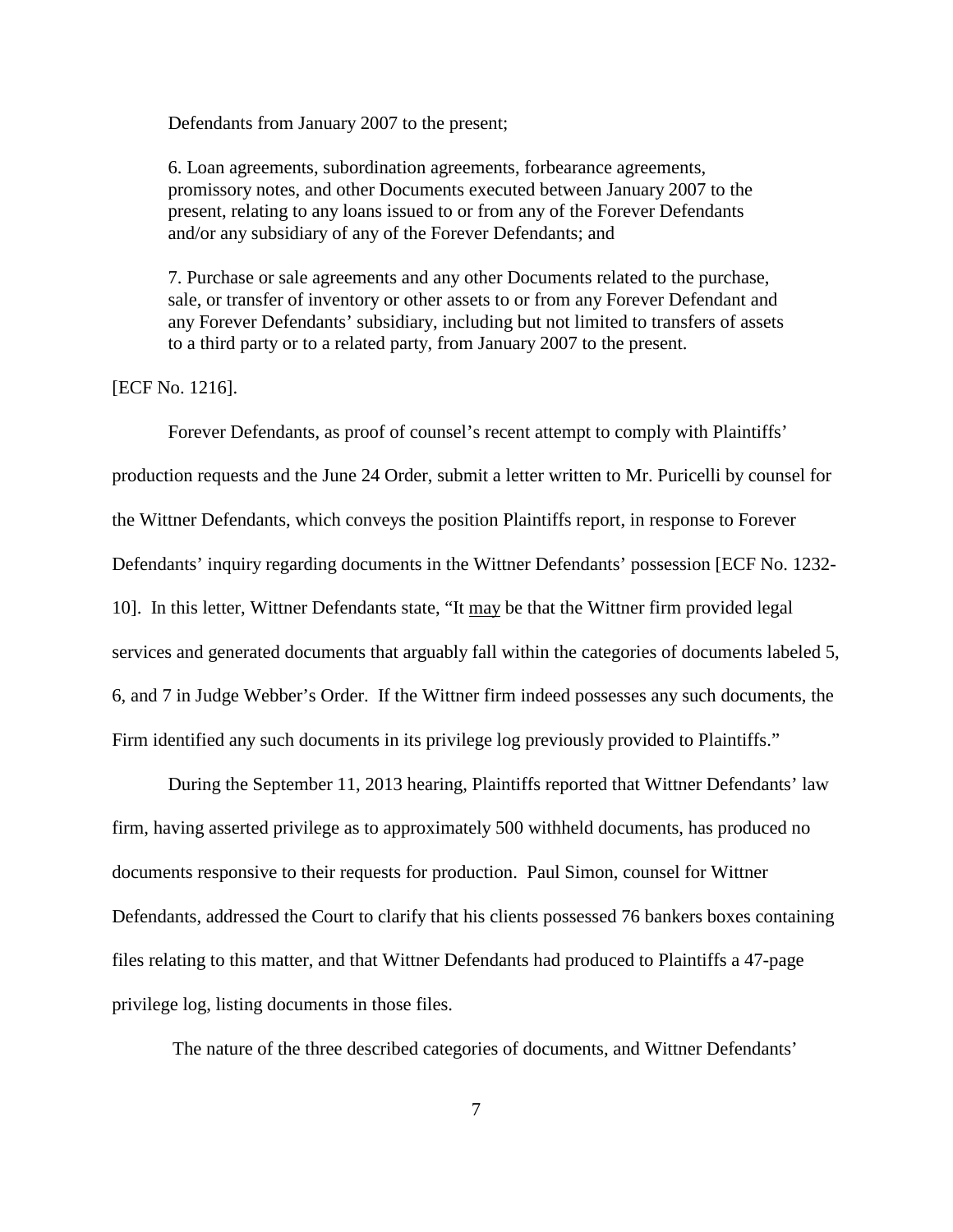response to the Forever Defendants' inquiry, reveal that the privilege claimed as to the withheld documents is asserted on behalf of Forever Defendants by the Wittner firm. However, as previously noted, Forever Defendants, the holders of the privilege, have not filed a log to raise attorney-client or work product privilege objections to the newly disclosed information, and have not identified any files, documents, or other information they are seeking to withhold. The Court further notes that individual Defendant Howard Wittner did not act solely as a legal advisor to Forever Defendants, but also actively participated in the conduct of business as an officer and director of certain Forever entities, making him responsible for production of properly requested information.

The Court finds Wittner Defendants have failed to comply with its June 24 Order directing production. Federal Civil Procedure Rule 37 provides district courts broad discretion to sanction parties that fail to obey an order to provide or permit discovery. Rule 37(b)(2) provides a non-exclusive list of sanctions district courts may issue for not obeying a court order where an action is pending. Fed. R. Civ. P.  $37(b)(2)(A)$ . The remedies listed in Rule  $37(b)(2)(A)$  include prohibiting the disobedient party from supporting or opposing designated claims or defenses, and treating as contempt of court the failure to obey any discovery order except an order to submit to a physical or mental examination. Fed. R. Civ. P.  $37(b)(2)(A)(ii)$ , (vii). Among other sanctions, including entry of default against defendants, Plaintiffs ask the Court to deem waived any objections or claims of privilege asserted by Forever Defendants or Wittner Defendants on Forever Defendants' behalf, and to compel the production of all withheld documents.

When a party objects to a document request, Federal Civil Procedure Rule 34(b) requires the party to state its reasons for the objection. Fed. R. Civ. P. 34(b). "If the party withholds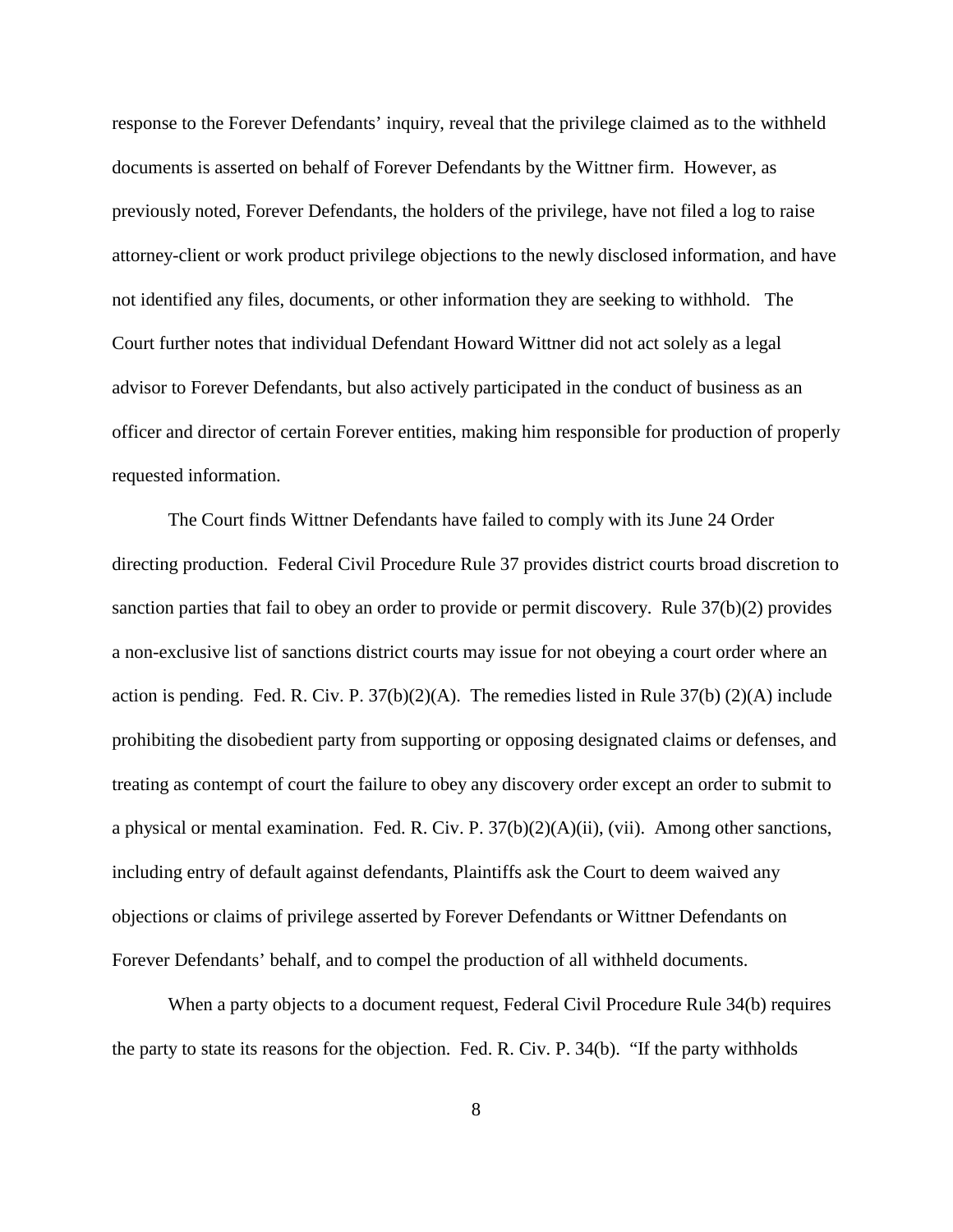'otherwise discoverable' documents on the basis of privilege, 'the party shall make the claim expressly and shall describe the nature of the documents . . . in a manner that, without revealing information itself privileged . . ., will enable other parties to assess the applicability of the privilege . . .." *United States v. Philip Morris, Inc.*, 347 F.3d 951, 954 (D.D.C. 2003) (citing to Fed. R. Civ. P. 26(b)(5)). Where a Court determines that an objection does not cover an allegedly privileged document, or that the objection was not made in good faith as required by Federal Civil Procedure Rule 26(g), the Court may decide whether the objecting party should be deemed to have waived the privilege. *Id.* "Waiver is not automatic, particularly if the party reasonably believed that its objections applied to the document." *Id.*

"[W]aiver of privilege is a serious sanction most suitable for cases of unjustified delay, inexcusable conduct, and bad faith." *Cargill, Inc. v. Ron Burge Trucking, Inc.*, 284 F.R.D. 421, 426 (D. Minn. 2012) (internal quotations and citations omitted). Upon weighing the severity of waiving the privilege afforded attorney-client communications against the conduct of the defendants during the course of discovery, the Court finds that waiver of privilege concerning the documents possessed by the Wittner Defendants, Forever Defendants, and Forever Defendants' corporate officers and directors is appropriate. Plaintiffs have expended substantial resources and have incurred unnecessary discovery costs in their effort to obtain information that was hindered, over the course of two years, by the defendants' discovery abuses and their deceitful and dilatory behavior. The record reveals a lack of a good faith effort on behalf of Forever Defendants and Wittner Defendants to produce responsive documents or to comply with the Court's Order. The Court further finds that Forever Defendants have waived any objections to the discovery requests at issue, including those based on attorney-client privilege and work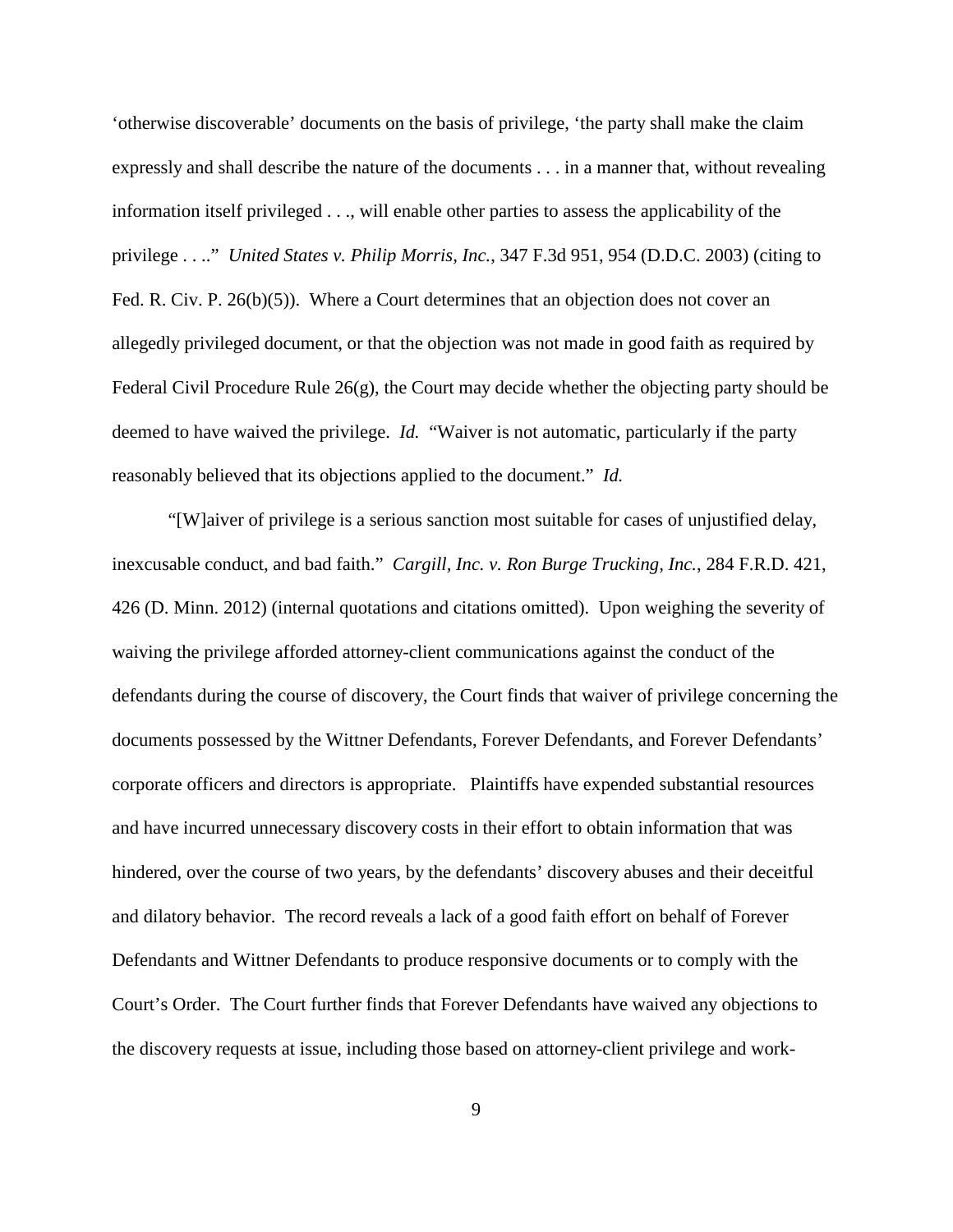product doctrine. Wittner Defendants must provide revised responses to Plaintiffs' Requests for Production, removing all objections and otherwise complying with the Court's directions in its June 24 Order.

Subsection  $(b)(2)(C)$  of Rule 37 provides that a court must additionally order the disobedient parties, the attorney advising the parties, or both, to pay the reasonable expenses, including attorney's fees, caused by the failure to comply, unless the failure was substantially justified, or other circumstances cause such an award to be unjust. Fed. R. Civ. P. 37(b)(2)©. However, "Plaintiff's Motion to Enforce Court Order Requiring Payment of Attorney Fees by Forever Defendants" [ECF No. 1173], shall be held in abeyance, subject to examination of documents to be supplied by the Forever Defendants' Officers and Directors, who are also named as individual defendants in this matter, and who are subject to contempt sanctions for failure to take appropriate action within their power for the performance of the corporate duty. *See Wilson*, 221 U.S. at 376.

In a separate Order, dated September 13, 2013, the Court has directed the United States Marshal Service for the Eastern District of Missouri to supervise seizure of all Cassity and Forever Defendants' files and electronic equipment currently located at Bellerive Cemetery in Creve Coeur, Missouri, and at Forever Oak Hill Cemetery, in Kirkwood, Missouri [ECF No. 1273]. Those documents are now in the possession of Plaintiff. All interested parties will have access to these documents upon a showing of good cause.

Accordingly,

**IT IS HEREBY ORDERED** that the "Motion to Withdraw as Counsel" [ECF No. 1191] filed by counsel for Forever Defendants is **DENIED**.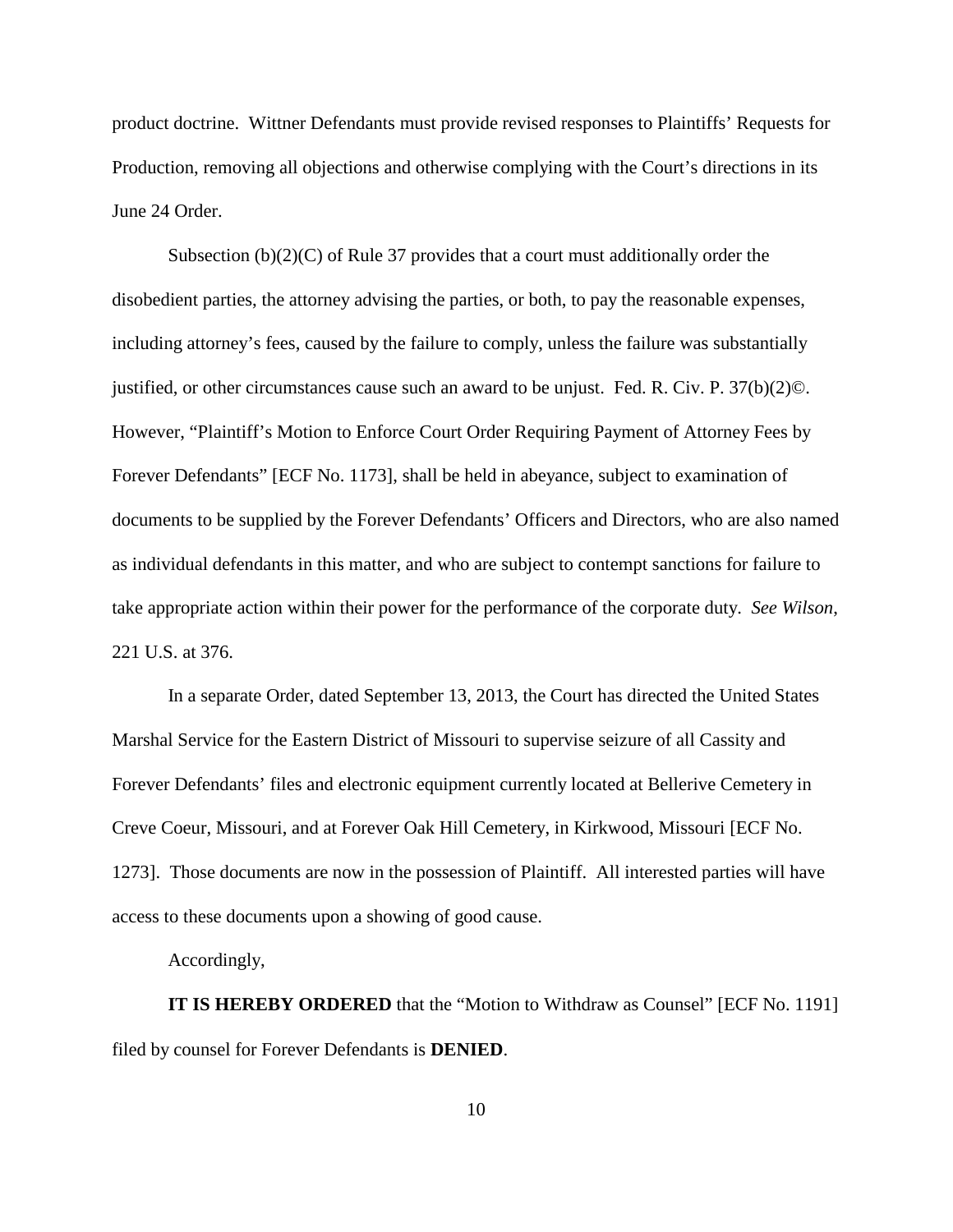**IT IS FURTHER ORDERED** that "Plaintiffs' Unopposed Motion for Order Requiring Personal Presence of Forever Defendants' Officers and Directors and Other Defendants for Questioning at September 11 Hearing" [ECF No. 1258] is **held in ABEYANCE**, due to receipt of most recent information**.**

**IT IS FURTHER ORDERED** that "Plaintiff's Motion to Enforce Court Order Requiring Payment of Attorney Fees by Forever Defendants" [ECF No. 1173] is **held in ABEYANCE**, subject to examination of documents to be supplied by the Wittner Defendants and Forever Defendants' Officers and Directors, who are also named as individual defendants in this matter.

**IT IS FURTHER ORDERED** that any attorney/client privilege that could be asserted concerning all Cassity and Forever Defendants' files, documents, computer servers, hard drives, and other electronic devices, from the Forever Oak Hill Cemetery (consisting of approximately 200 boxes of files) and the Bellerieve Cemetery (consisting of approximately 60 boxes of files and electronic equipment located in a shed) shall be waived.

**IT IS FURTHER ORDERED** that any attorney/client privilege that has been asserted concerning all documents listed in the 47-page privilege log, prepared by Wittner Defendants on behalf of Forever Defendants, and produced to Plaintiffs, shall be waived. Wittner Defendants shall provide revised responses to Plaintiffs' Requests for Production, removing all objections and otherwise complying with the Court's directions in its June 24 Order.

**IT IS FURTHER ORDERED** that Defendants Doug Cassity, Brent Cassity, and J. Tyler Cassity shall produce to Plaintiffs all personal banking statements, credit card statements, and financial statements pertaining to the financial status of said individuals, for the period between